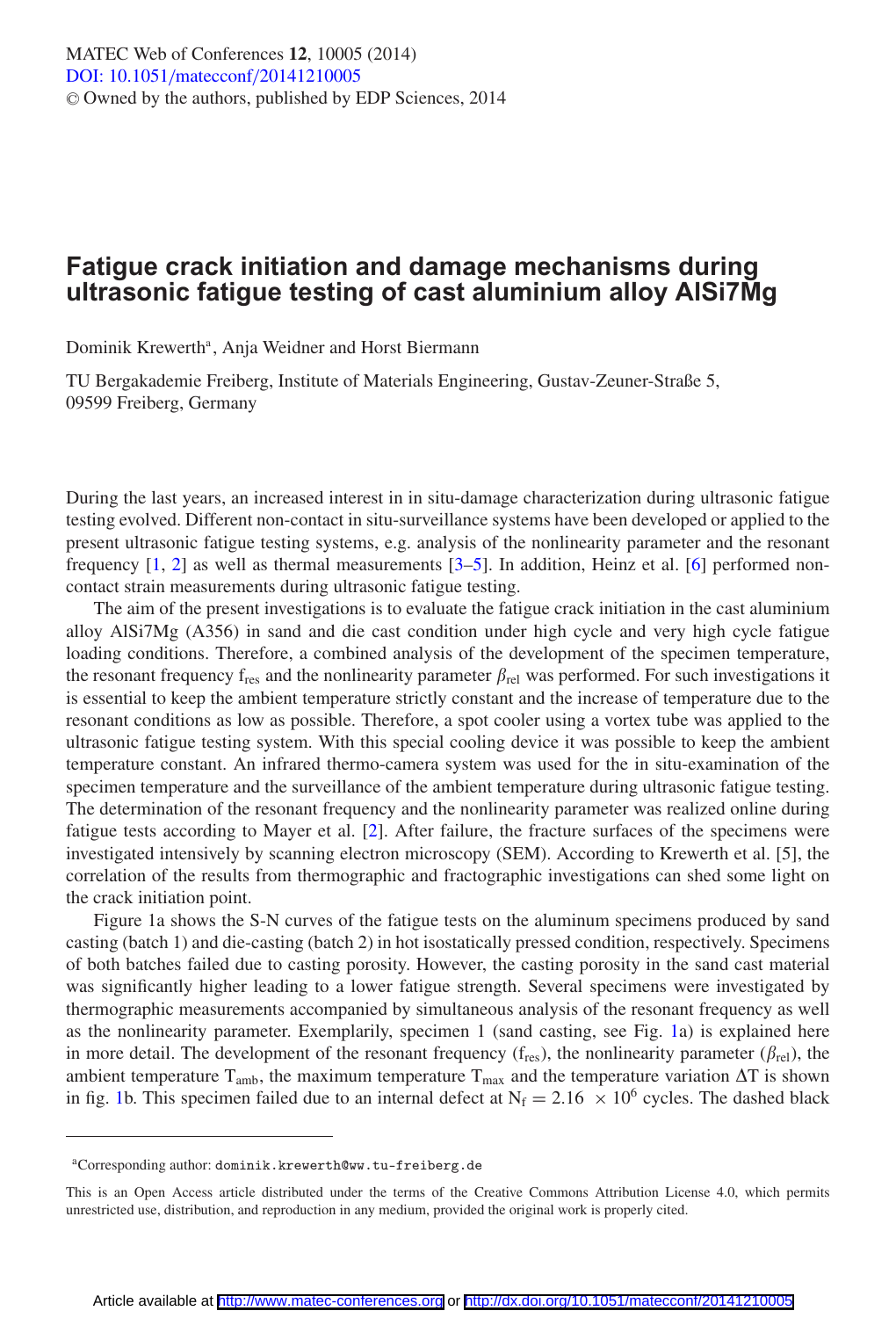<span id="page-1-0"></span>

<span id="page-1-1"></span>**Figure 1.** a) Stress vs. number of cycles to failure (SN) – plot of the investigated Al alloy and b) development of temperature ( $T_{\text{max}}$ ,  $T_{\text{amb}}$ ,  $\Delta T$ ), resonant frequency ( $f_{\text{res}}$ ) and nonlinearity parameter ( $\beta_{\text{rel}}$ ) of specimen 1.



**Figure 2.** a) Correlated thermography and fractography. a) Fracture surface of specimen 1. b) Temperature distribution during fatigue testing of specimen 1 along a profile line marked in a).

line in fig. [1b](#page-1-0) illustrates the point of final crack growth simultaneously observed by the four parameters  $\Delta T$ ,  $T_{\text{max}}$ ,  $f_{\text{res}}$  and  $\beta_{\text{rel}}$ , respectively. Obviously, the development of all parameters is independent from the ambient temperature  $T_{amb}$  measured in the vicinity of the gauge length of the specimen (see  $T_{amb}$ ) in fig. [1b](#page-1-0)). However, four discontinuities were observed in the development of  $T_{\text{max}}$  as well as of  $\Delta T$ at  $1.2 \times 10^5$  cycles (P1),  $7 \times 10^5$  cycles (P2),  $1.35 \times 10^6$  cycles (P3) and  $1.75 \times 10^6$  cycles (P4) (see Fig. [1b](#page-1-0)). In addition, a detailed analysis of the fracture surface in correlation with the temperature development at the crack initiation point for this specimen was performed.

Figure [2a](#page-1-1) shows the fracture surface showing a casting pore as the crack initiation point marked by a dashed black circle. The black arrows (1, 2) indicate two directions of crack growth. In addition, the field of view (FOV) of the thermo-camera is indicated. A horizontal temperature line along the whole cross section of the specimen (profile line L1) was evaluated in order to obtain more detailed two-dimensional information on the temperature development at the crack initiation point and about the crack propagation. The results are shown Fig. [2b](#page-1-1). The three discontinuities P1, P2, P3 detected in Fig. [1b](#page-1-0) are marked by dashed black lines.

The evolution of the horizontal temperature profile shown in Fig. [2b](#page-1-1) and the points of discontinuity denoted in Fig. [1b](#page-1-0) by black arrows are well correlated to the fracture surface shown in Fig. [2a](#page-1-1). The first local temperature spot is observed during the first stage of ultrasonic fatigue testing at  $1.2 \times 10^5$  cycles (cf. Figs. [1b](#page-1-0) and [2b](#page-1-1)), thus indicating probably the point of crack initiation. An extension of the temperature peak towards the right side of the specimen is observed at  $7 \times 10^5$  cycles in Fig. [2b](#page-1-1). This extended temperature field is well correlated to the crack path denoted by arrow number 1 in Fig. [2a](#page-1-1) and explains the second point of discontinuity illustrated in Fig. [1b](#page-1-0). A more pronounced increase in temperature is observed at  $1.35 \times 10^6$  cycles on both crack directions (see arrows 1 and 2 in Fig. [2\)](#page-1-1).